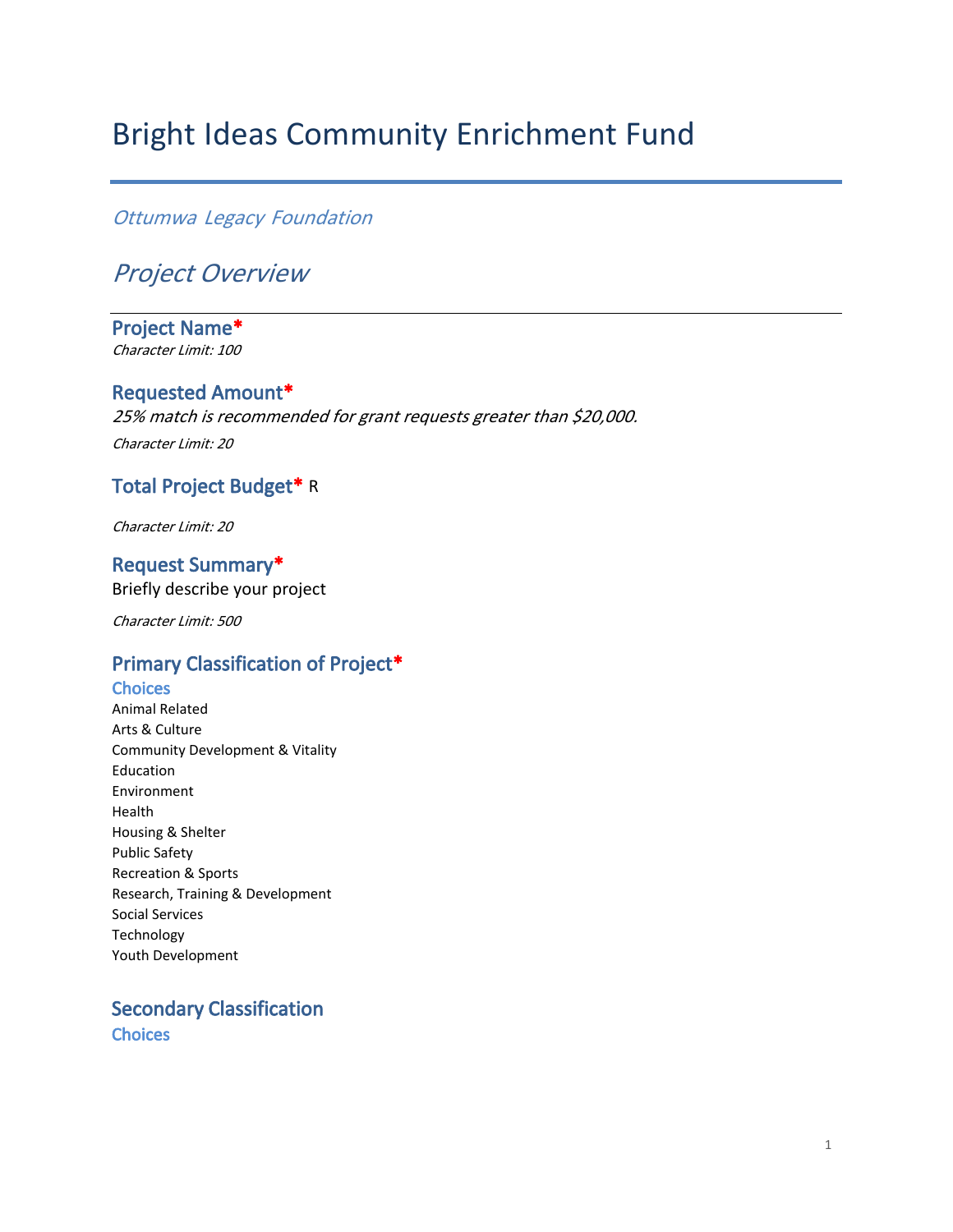## **Project Status\***

**Choices** Existing Program New, start-up program

## **Type of Support\***

**Choices** General Operating Project Support Program Support Capital: Equipment Capital: Improvements Capital: Investment Capital: New Construction Matching Funds **Other** Annual Campaign Student Aid

## **501(c)3 Nonprofit Status\***

Does the **applying** organization have a 501(c)3 Nonprofit status as designated by the IRS?

**Choices** Yes No

## *IRS Nonprofit Status Information*

## **Name of Fiscal Sponsor\***

If the applying organization does not have a 501(c)3 designation and is using another organization as fiscal sponsor, **please provide the legal name of the sponsoring organization.** 

*Character Limit: 150*

## **Letter of Support-Fiscal Sponsor**

If the applying organization is not a 501(c)3 then, upload a Letter of Support from the Executive Director or Board Chair of the sponsoring organization. (pdf, doc, docx)

*File Size Limit: 2 MB*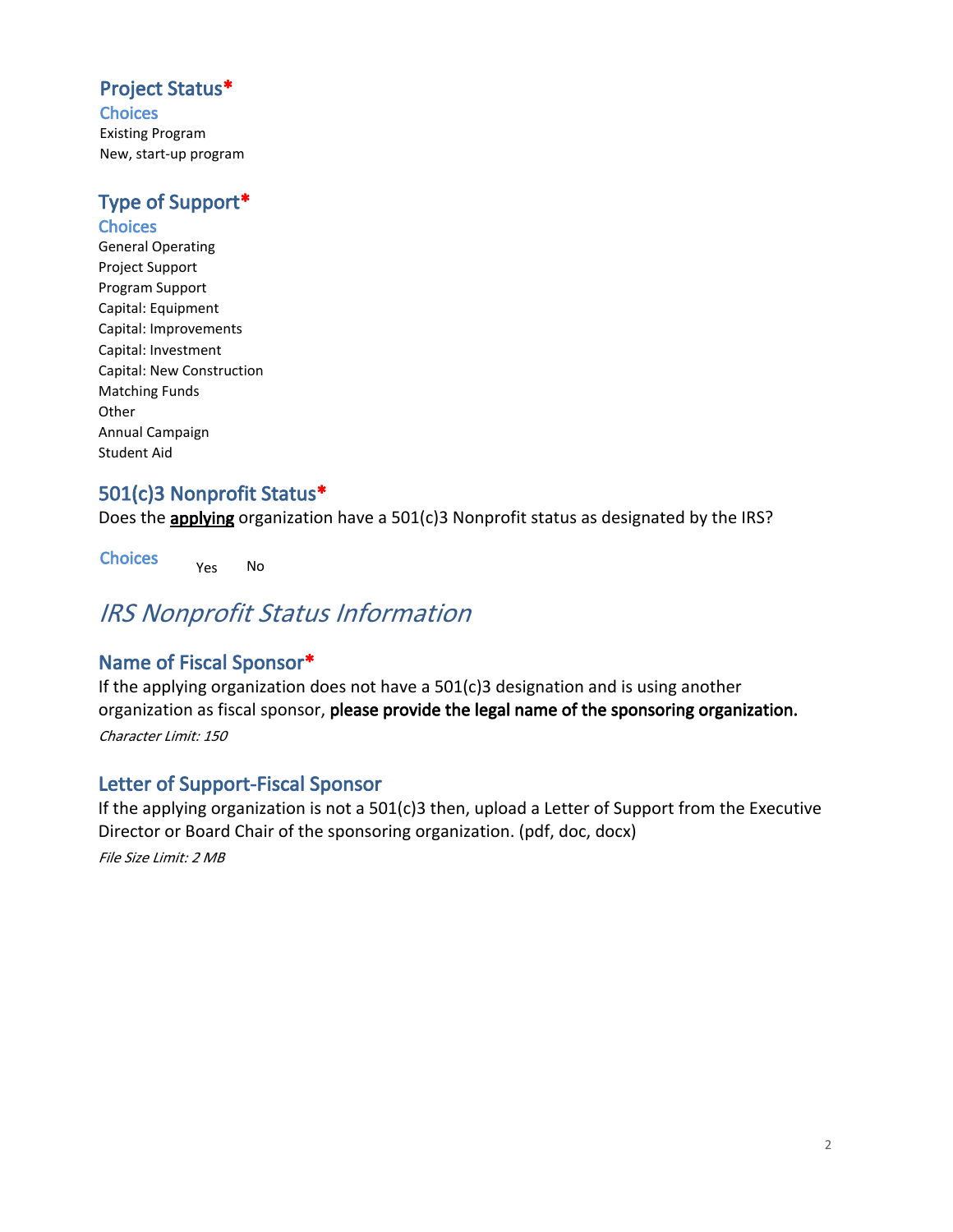## *Project Narrative*

#### **Mission of Applicant\***

*Character Limit: 150*

### **Mission Alignment\***

How does this project align with or support the mission of your organization? *Character Limit: 500*

### **Creativity or Innovation\***

Explain how this program/project meets the purposes of a "Bright Idea". *Character Limit: 1500*

### **Community Needs\***

What needs within the community will be addressed by this project/program? (if applicable, cite sources)

*Character Limit: 5000*

### **Projected Number of Individuals Served\***

Number of individuals served by the proposed project/program.

*Character Limit: 10*

### **Explanation of Projected Number of Individuals Served\***

Please explain how you determined or calculated the *Projected Number of Individuals Served*  listed above.

*Character Limit: 250*

#### **Project Start Date\***

Estimated project start date (mm/dd/yyy) *Character Limit: 10*

### **Project End Date**

Estimated project end date (mm/dd/yyyy) *Character Limit: 10*

### **Project Leadership\***

Who will lead the proposed project/program and how are they qualified to successfully complete the project? Who are the other strategic partners or team members and what is their role in the project?

*Character Limit: 1500*

### **Strategic Partnerships**

Explain if there are other organizations, businesses, or groups working on a similar project or offering a similar program or service.

*Character Limit: 250*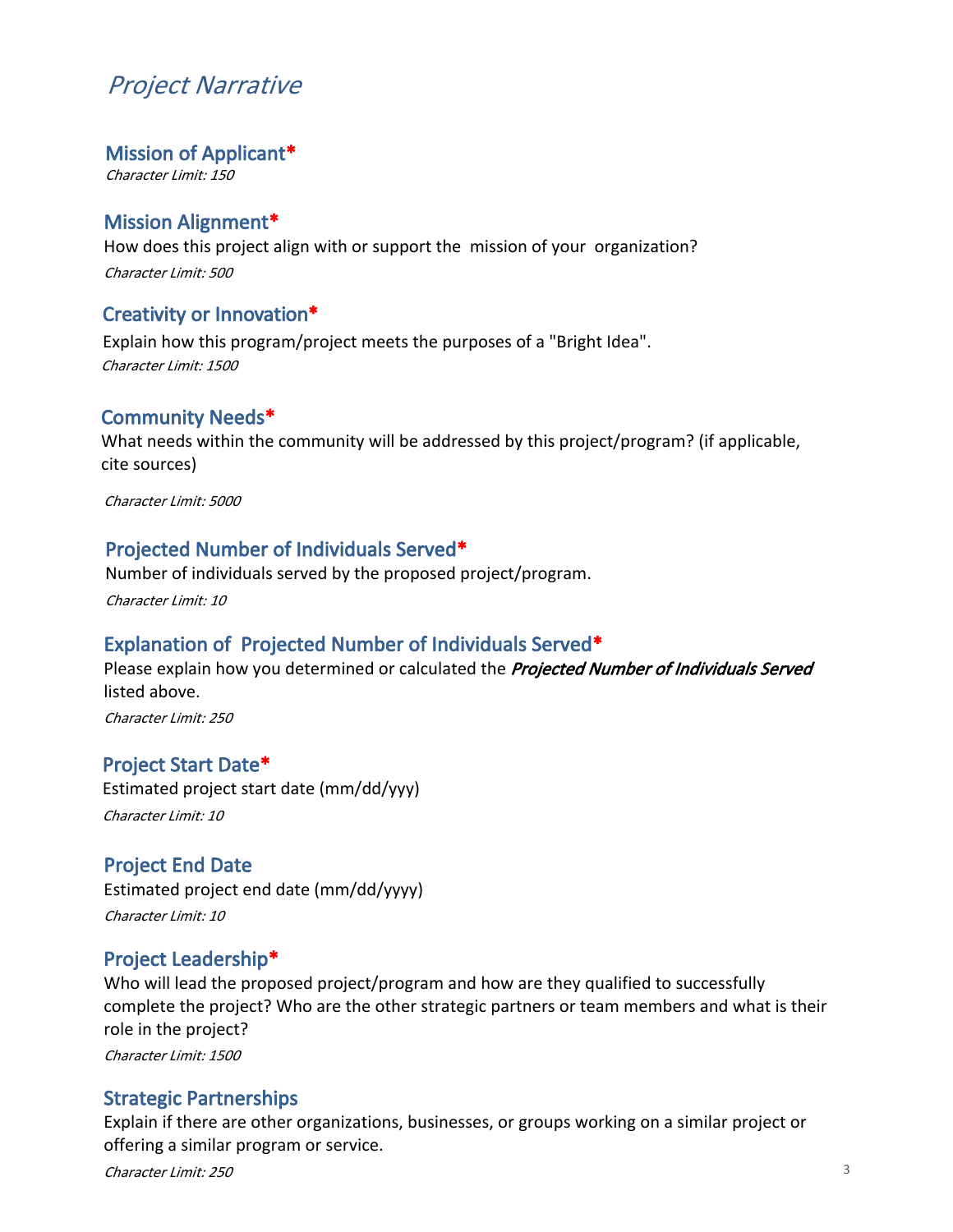### Provide a least **3 SMART** project objectives **EXAMPLE**

**Objective 1:** 70% of Sample school's students that attend at least 3 pre-test preparatory sessions will score at least 2 points higher than the school's average ACT score. The current average ACT score is 19.

### **Key Indicator(s) with Measurement Tool:**

- 1. Attendance and participation in pre-test preparatory sessions. Students will sign-in at each session.
- 2. Cumulative ACT score.

**Outcome(s):** Students will have increased opportunities for post-secondary education and scholarships.

**Objective 1\*** *Character Limit: 500*

**Key Indicator(s) and Measurement Tool for Objective 1\*** *Character Limit: 500*

**Outcome(s) of Objective 1\*** *Character Limit: 500*

**Objective 2\*** *Character Limit: 1000*

**Key Indicator(s) and Measurement Tool for Objective 2\*** *Character Limit: 500*

**Outcome(s) of Objective 2\*** *Character Limit: 500*

**Objective 3\*** *Character Limit: 1000*

**Key Indicator(s) and Measurement Tool of Objective 3\*** *Character Limit: 500*

**Outcome(s) of Objective 3\*** *Character Limit: 500*

**Additional Project Objectives (optional)** *Character Limit: 1000*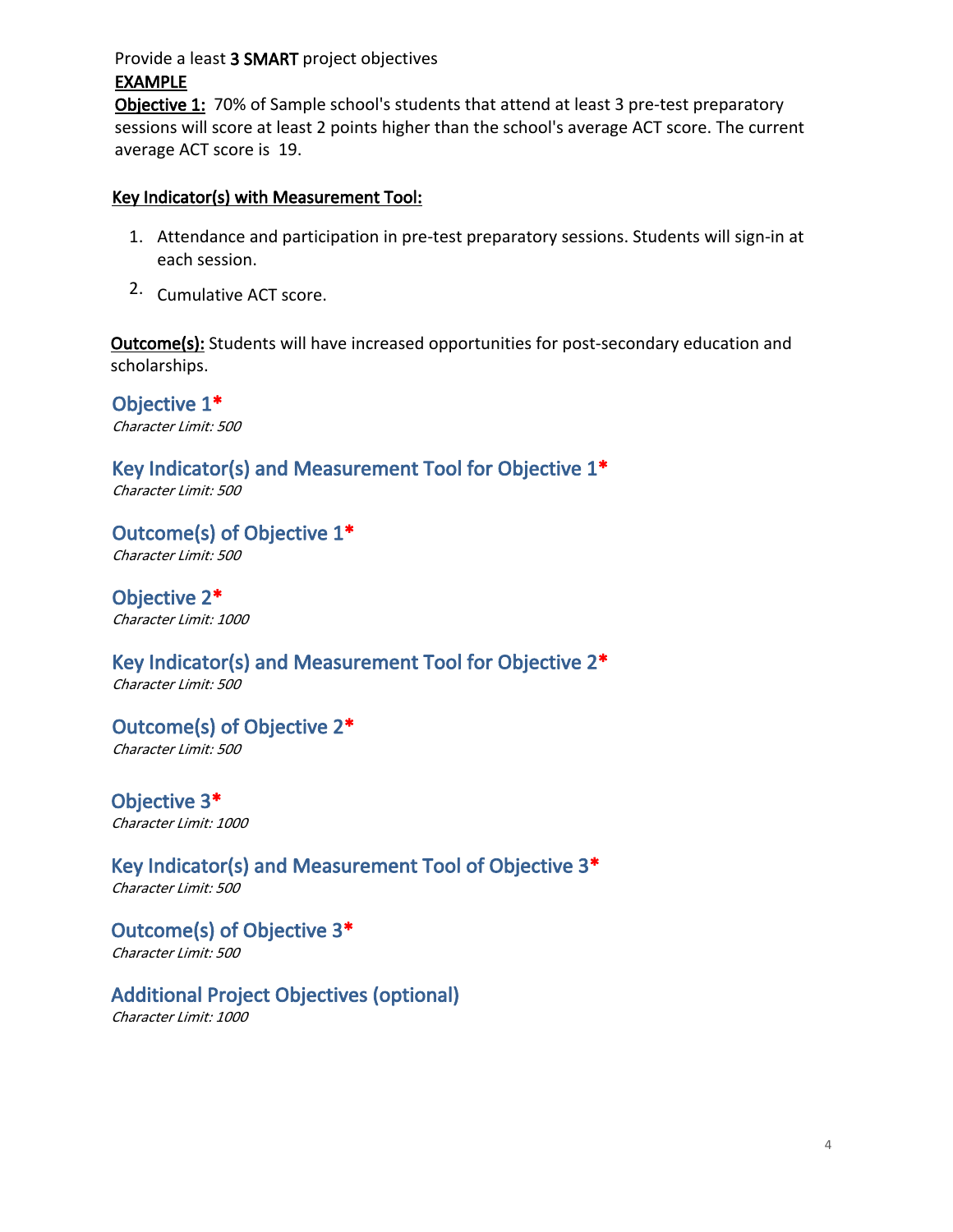### **Sustainability\***

What is your strategy for project sustainability? How will you maintain what has been developed with this project (either financially or otherwise) and whose responsibility will it be? *Character Limit: 2500*

## **Supporting Local Business\***

The Ottumwa Regional Legacy Foundation is committed to supporting local businesses when possible. If your project requires contracted materials or labor, have you made an attempt to secure local bids? If no, why not?

Did you utilize a competitive bid process by securing more than one bid? If not, why not? *Character Limit: 1000*

## **Availability of government funding sources**

If you are a school or government agency, please explain why funding is not available via government sources.

*Character Limit: 250*

## **Geographic Area Served\***

Please check all that apply

#### **Choices**

City of Ottumwa Wapello County Additional surrounding counties

## **Gender Demographic Served**

Choose all that apply

#### **Choices**

Female Male All genders

### **Age Demographic Served**

Choose all or most appropriate age group served through this project

#### **Choices**

Infants/Toddlers Children/Youth Adolescents/Young Adults Adults Aging/Senior Citizens

## **Race and Ethnicity Demographic**

Choose all or most appropriate race and ethnicity group(s) to be served by this project.

### **Choices**

American Indian or Alaska Native Asian Black or African American Hispanic or Latino Native Hawaiian or Other Pacific Islander White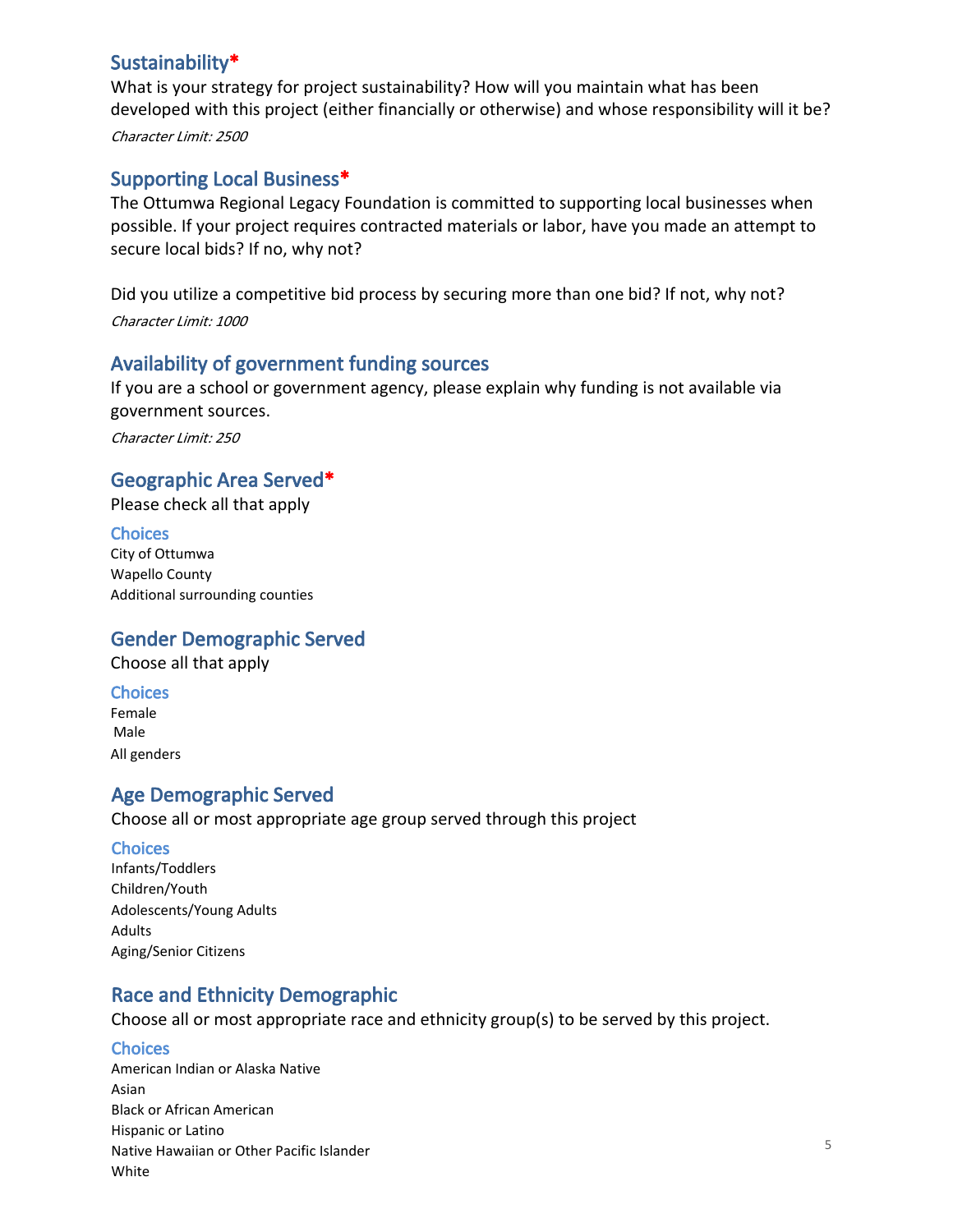## *Project Budget Information*

## **Project Budget\***

Downloadproject budget worksheet, fill in all project income and expenses and re-upload when complete.

*File Size Limit: 2 MB*

## **INTERNAL: Percentage of Project To Be Funded By Grant Request\***

Percentage of total project that will be funded by ORLF if grant is funded in full *Character Limit: 10*

## *Supporting Documentation Uploads*

#### **NEW: Supporting Document Requirements**

- 1. **Letter from Board Chair or Meeting Minutes-** Required for all applicants
- 2. **Board Roster, IRS Form 990, Financial Statements and Organizational Budget** Required yearly. If your organization has already submitted an application in the current calendar year, no roster is required **unless** there has been a change since Jan 1st of the current year
- 3. **IRS Letter of Determination** required for new applicants and Fiscal Sponsors **ONLY**

## **Letter of Support or Meeting Minutes\***

Upload a letter from Board Chair supporting grant application or Meeting Minutes that approve grant application. *File Size Limit: 2 MB*

### **Board Roster**

NEW APPLICANTS: Required RETURNING APPLICANTS: Once yearly or if change has occurred since Jan 1st of current year. *File Size Limit: 2 MB*

### **Most recent IRS Form 990**

NEW APPLICANTS: Required RETURNING APPLICANTS: Required once yearly

*File Size Limit: 3 MB*

### **Finanical Statements**

NEW APPLICANTS: Required RETURNING APPLICANTS: Once yearly *File Size Limit: 4 MB*